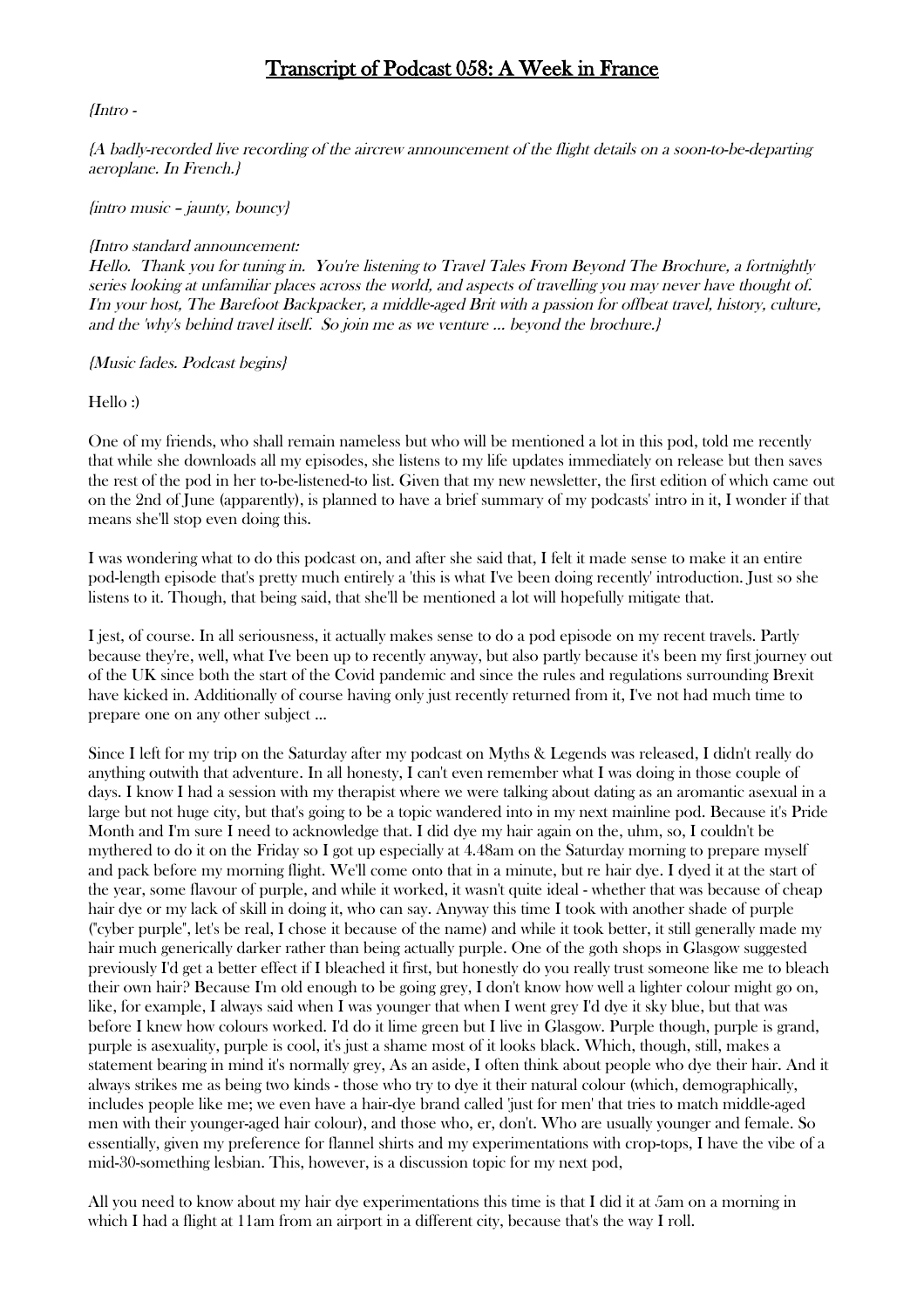So, anyway, about my trip. I spent 9 nights in France. The 9th night was because it was cheaper for me to spend an extra night - the final Sunday night - in France and fly to Glasgow on the Monday, than it was to leave France on the Sunday, The flight price was about £60; the \*overnight coach\* to London was £119 on its own. Or at least it was when I came to book it. But I'm going to rant about this later. Firstly let me talk about the background to the trip. You'd like to think, because I write the pods in advance, I have everything structured and organised about how to talk about my trip. Listener, oh listener, I don't know what to tell you but right now it's Tuesday evening, I'm in a pub, and I'm just writing what comes to mind as it comes to mind. This is not a blog post that I'm going to edit a couple of times before release; be thankful I even spell-check the document before I issue it as my transcript.

## [section separator jingle]

Many years ago, well, Autumn 2019, my friend in France, Anne-Laure, suggested we take a road-trip around Ireland. Anne-Laure is, I don't know the best way to describe her that doesn't lead to many, oh yes, many, unanswered questions, so let's just be open and honest and call her an ex-girlfriend, although we, and I'm not going to say 'broke up' because that requires organisation and decisions being made and hello do you know me, we stopped 'considering ourselves a couple' probably around 2009. Anyway, obviously Covid put our plans on hold, but at the start of this year we tentatively suggested that we finally make it happen at the end of May. This being significant too as it coincides with her birthday.

If you know me well enough by now, you'll note I don't book things, I don't commit to things. This is party because I like to be flexible. And partly because I'm scared of commitment. Which might be why she's my exgirlfriend. But that's a tale for my therapist. Anyway. So. As you may remember from a couple of podcasts ago, I went to London over Easter to meet with my friend Laura. And while I was there, we discussed her future plans, including her desire to pop over to France to celebrate her birthday (which, coincidentally, is the same day as my friend Anne-Laure, although somewhat different years). And Laura was very keen that she not celebrate her birthday alone. And I, being me, am the person she felt most comfortable spending her birthday with.

This initially stressed me out as it meant I'd effectively booked myself to travel with friends in, and to, two different countries, at the same time, and I'd have to upset one of them. Yes, I'm in therapy for my peoplepleasing nature. Anyway, as it turns out, Anne-Laure assumed we were going to Ireland at the end of May because that's what I wanted to do, and her birthday was pretty much irrelevant; a mid-July trip was more convenient to her anyway. So that meant I was free to go with Laura to France, which was useful as her holiday was much more time-dependent, not just because it was specifically for her birthday but also given she'd already booked her travel and at least one hotel.

By the time I came to book my trip, not quite last-minute but also more last-minute than Laura might have wished, I had, well, issues. Laura's plan was to take a couple of days in Annecy, in the Alpine foothills, two nights (one full day) in Lyon, for the eminently on-brand reason than she never never had, and then three nights in Paris. I was tasked with finding a Parisian hotel. Which was a snag as, uhm, there weren't any. Literally. There were no hotels with twin-bedded rooms in the entirety of the Paris admin area (we're not the sort of friends who share a bed, even a double bed, but there were only a couple of those anyway). Paris was, according to Booking Dot Com, 97% full for our visit. I have genuinely no idea why; the final stages of the French Open Tennis were on but that shouldn't have block-booked so many hotels. I can only assume it's a legacy of Covid, and a desire to keep hotel occupancy less than full. Anyway, I managed to get a chain hotel, a Campanile, for the record, just outside the Paris border but equally a short stagger from a metro station, so that was all right.

As intimated earlier too, I had problems with my own travel arrangements. Getting there was no issue - as she was starting in Annecy, Laura had booked a flight into Geneva, in Switzerland, and it was a trivial matter for me to book a flight from Edinburgh to Geneva for the same day that was scheduled to arrive not long before her flight, but going back to Glasgow was proving harder. Laura had booked a day coach to London but the prices for that when I came to book were hideous, and Eurostar was, uhm, twice as expensive and either way I'd still have to get to Glasgow from London. I ranted about this before, in my recent pods on environmentalism, and how if we really want to save the planet, we have to make alternatives to air travel be competitive and convenient. Getting from Paris to Glasgow, evidently, is not. But what this did mean is I ended up booking a cheap flight for the Monday (Laura was leaving on the Sunday), and I didn't book a hotel for the Sunday night, My thought had been, I know, I'd go somewhere interesting on the Sunday outside Paris and come back slowly on the Monday. The whole of north-eastern France was my oyster.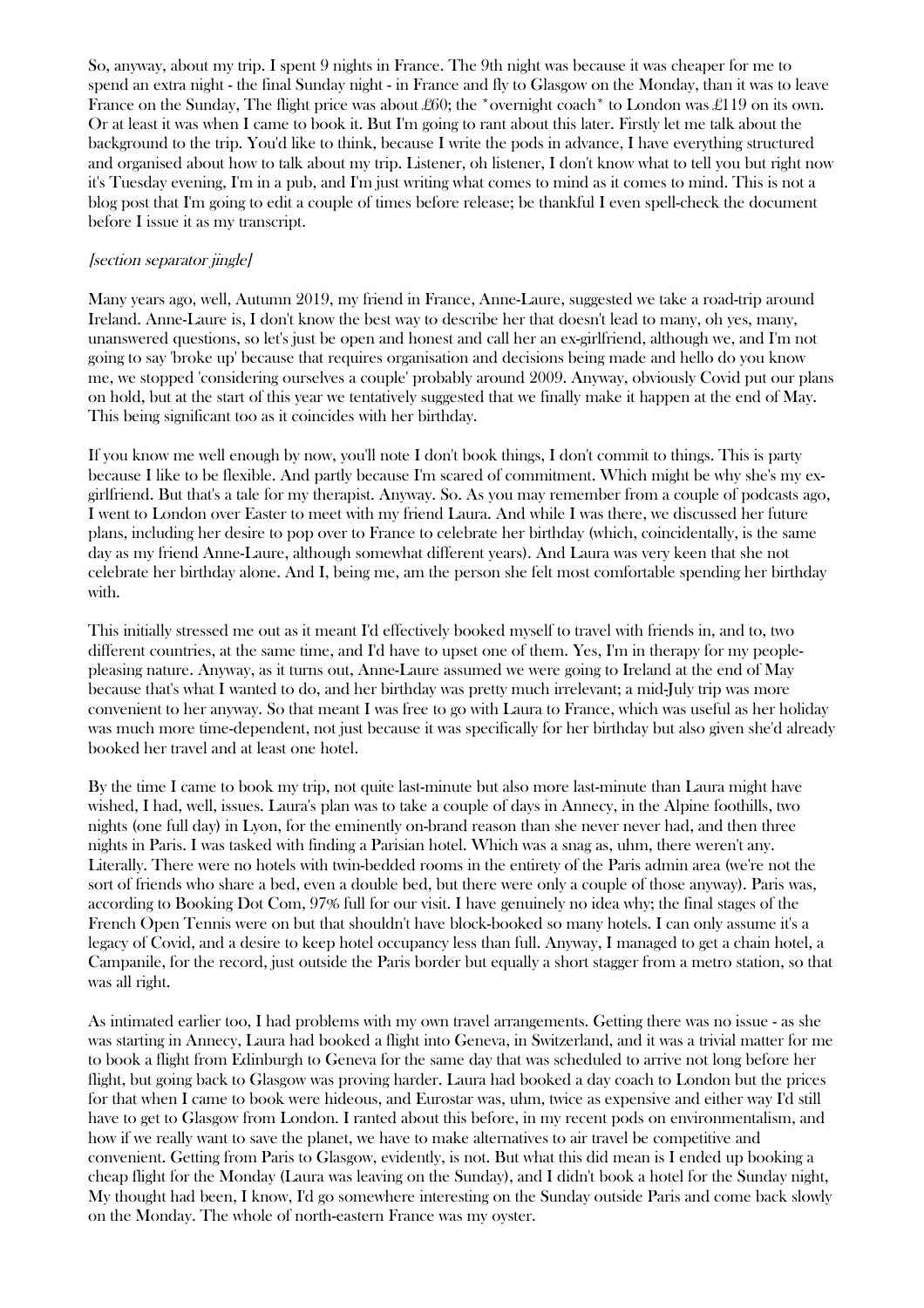What I hadn't accounted for was that the Monday was a Bank Holiday. Urgh.

But that was something for Future Me to worry about. In the short term was travel under Covid Protocols ...

# [section separator jingle]

Now, according to the rules and regulations we'd been reading, France required proof on arrival of vaccination for Covid. As you might know, my vaccination history is complicated by the fact I had my first two in England and my booster in Scotland, and the UK's NHS system evidently isn't national. Proof of the booster was fine, that's an easily-downloadable document from the Scottish system's website (albeit I had to search for my login details which oddly weren't in any kind of confirmation e-mail), but the English website had stopped issuing them. And not having a GP in England meant I couldn't download and use the NHS App to get them. I did eventually manage it, but it was a very last-minute thing, getting confirmation around 10pm on the Friday evening.

Except that we weren't flying to France, we were flying into Switzerland, which had no such regulations or requirements. As mentioned, we flew into Geneva – it was the nearest convenient airport to Annecy. This of course meant we'd be entering France overland, and even though the two countries are in the Schengen Travel Zone, Switzerland is not in the EU and therefore we imagined there'd be some kind of customs check at the border where they'd also check our certifications.

Listener, there was not and they did not. We breezed into France on the local train service without any admin. Making the whole chaos and stress of getting vaccination confirmation almost completely pointless, well, beyond a 'well I've got it now, so it might come in useful in the future'.

As for Covid itself, well … honestly you'd be forgiven for thinking it wasn't A Thing. We saw a handful of people wearing masks, even in the outdoors, but for the most part everyone was unmasked and life seemed to be being lived as if it were 2019. The cafes and restaurants had moments where they were absolutely rammed (doubly so in Paris during a large thunderstorm), and there was absolutely no concept of social distancing anywhere (except possibly, as noted, in hotel occupancy); a couple of the smaller shops (well, boulangeries) actively restricted entry to prevent overcrowding, which caused a couple of unexpected queues, but other than that it was people everywhere.

# [section separator jingle]

It must be said, boulangeries made up the vast majority of places we ate at, or at least from. It felt almost like we had a quest to find the best baguette, and while a couple of them were quite average, there were a couple of places we went to that were pretty top-notch, which you could tell just by looking at the bread and how it was both coloured and ribbed. I realise that makes them sound like a condom, especially if I told you I had one that was salami, and another that was ham and cheese. But I'm not the right person to do that, for semi-obvious reasons, although that being said I do write … that's a whole 'nother story, come on Nel, focus.

It tended to be where we grabbed a mid-morning breakfast, or occasionally lunch. We'd take the baguette, some kind of pastry, and/or a sweet thing – I tended to go with the pain au chocolate, the muffin, or the apple tart pastry lattice type thing. One thing that Laura had said previously, and which I can't help but think about every time I make a sandwich back home, is that British bread … isn't very good. For one thing, our sliced bread is remarkably thin. I mean, yes, we have loaves that go up to 'super-toastie' but even those aren't that thick if you look at them, and even as low as medium-sliced – the standard thickness of bread – you barely have to scrape something hard on them and they fall apart. And our baguettes and the like just aren't very interesting – they're quite plain, quite boring, a bit too soft. The French may have some slightly odd tastes in food but they make the best bread in the world.

Laura's other obsession is kebab. Apparently you can't get decent kebabs in the UK. The difference between a Greek, a Cypriot, a Turkish, and a more Levantine kebab is not something entirely clear to me, but her main irk is the way most UK kebabs are served on pitta bread rather than on a wrap, which to be honest is quite valid. I always found pitta too thin and tended to disintegrate under the sauce. Conversely there've been quite a few takeaways near where I've lived which do kebabs on naan, which I love because they're thick and coherent, but Laura tells me she finds these \*too\* thick. What can I say, I like something thick between my teeth. [pause]. I really need some kind of sound effect whenever I say things like that.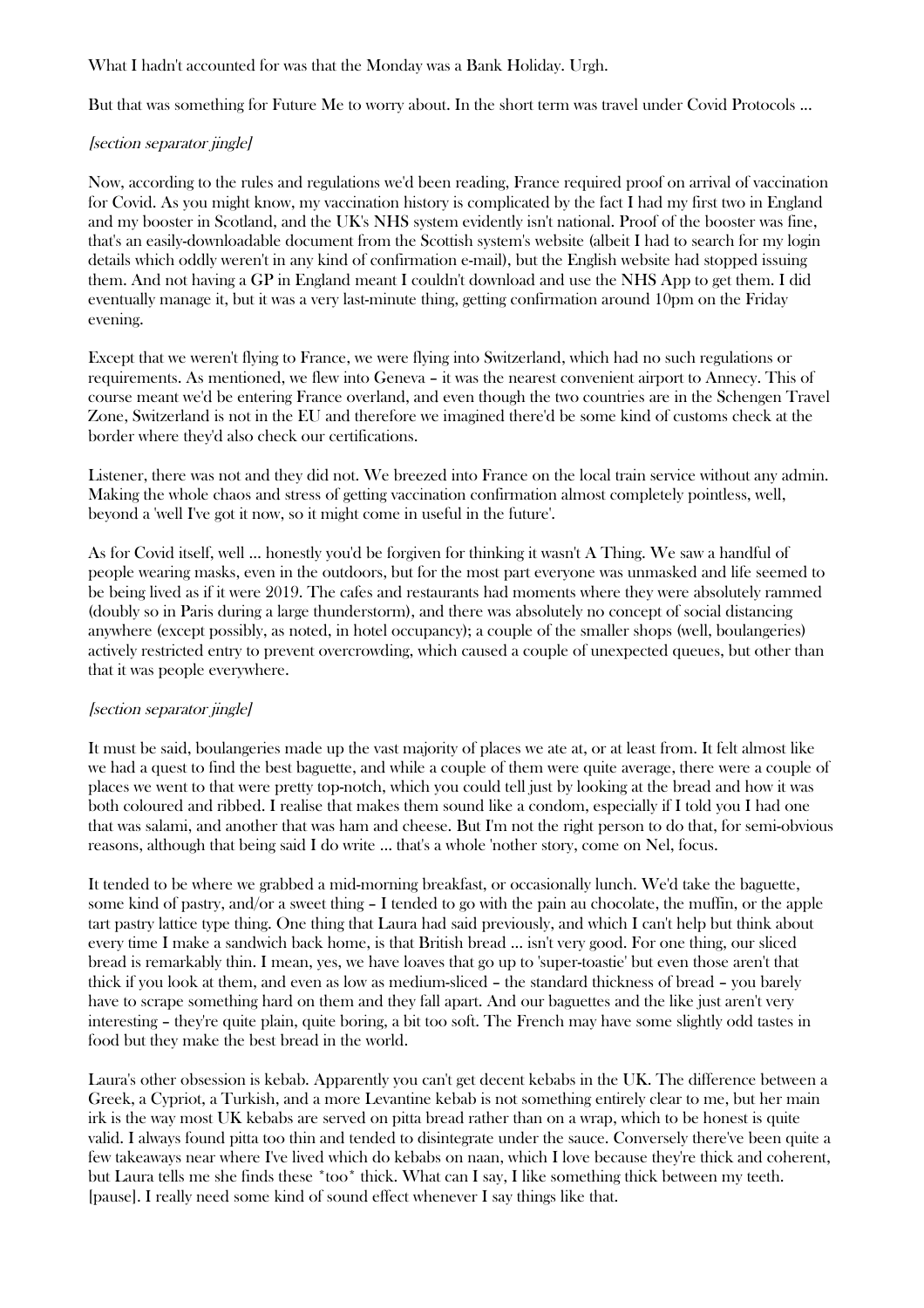Anyway, we had kebab a couple of nights. Once in Annecy because she really fancied one, and then once on our first night in Lyon because it was open. A couple of blocks from the hotel was a small area with several restaurants listed on Google Maps, so after going to a nearby pub for more drinks than we anticipated, we set out to go to one of the nearby restaurants, a Vietnamese place which sounded good from the reviews. Which, er, it wasn't even that it was closed, it was that it didn't exist. The small row of shops was derelict, save for what I think was a boardgame cafe, and there was no evidence that anything else had been there for quite some time. The other restaurants in the area didn't fill us with any real joy or inspiration, and we almost ended up with McDonalds until we came upon the kebab place.

We had Vietnamese a couple of nights later, on our first night in Paris. Because it was open.

We also failed to find a decent mug of hot chocolate. What we wanted was one of those really thick ones, that were made mainly of cream and with melted chocolate in, but all the ones we found were just the standard typical milky ones that we can get in the UK. Partly this was down to us not really knowing what to look for on the menus; we didn't know if they had a special name or not.

There were two notable local-influenced evening meals we had on our trip. On our other night in Lyon, we'd been advised to find a 'Bouchon', a kind of cafe restaurant that's typical of the Lyon area that serves up regional cuisine - generally described as 'hearty', bordering on 'you might want to abandon your diet plan for a bit'. The ones we came across in the Old Town, where there are legion, because it's a very touristy thing to do, were all quite much of a muchness, but we found one nearer to the city centre that seemed all right. We had the cheapest of the 'Menu du Jour' that were on offer, but it gave us a three-course meal. When my starter of 'salade lyonnaise' (mainly lettuce and bacon lardons, but with a poached egg on top, for, er, reasons, presumably) arrived, we realised it was a good decision - it was \*huge\*. Laura was also more than happy with her French Onion Soup. Despite the portion size, it was pretty good and easy to eat; only Laura's desert of cheese stumped her and that was more because it was incredibly rich cream-like cheese that took a lot of eating. And all for €21 each.

The other was in Paris on the Friday night. Having spent two years in Senegal with Peace Corps several years ago, she's very fond of West African food, Senegalese in particular, and it's not something commonly available in the UK. I mean, there's a handful of West African restaurants, even one in Glasgow which we've been to a couple of times, but they're more Nigerian than Senegalese, and there's a whole world of difference between them - in fact it's pretty much exactly 1,000 miles between their closest points. This is very similar to the distance between the UK and Tunisia, which ... are also very different.

Anyway. It took a while of walking to find one that was open, not too full, and which looked okay, but we ended up going to one on the far side of Gare Du Nord, called Chez Zeyna. It was a very small place, about the size of someone's front room, but still stacked with tables and chairs. It wasn't the sort of place you'd see tourists; we clearly stood out. The menu here was small and changed daily, albeit with very similar themes (one option just substituted meat and fish on alternate days).

We shared two meals - maafe (peanut stew) with rice, and thièré (millet couscous with some kind of meat), and the portions were huge, and pretty tasty. I've had similar things to maafe before, but the thièré was new to me; it's a different kind of couscous to that which I survived on on my hike across Great Britain - imagine the difference in taste and texture between white rice and brown rice, and it's of the same kind of comparison. We had the same stuff for desert mixed in with yoghurt (Thiakry) which was nice and soothing after the very hot petter sauce I added a touch of to the main course. We had a Senegalese drink too - Bissap, a fruity drink made from what I believe are hibiscus leaves.

Laura said it was good, but not as good as some of the food she'd had in Senegal. I have nothing to compare it to directly - the peanut stew (sauce arachide) I had in Benin was of a different style and texture, so I enjoyed it.

We did not eat in the hotels we stayed in, because, you know, this is France and decent bakeries for breakfast were, as you've already seen, literally right there!

#### [section separator jingle]

As previously mentioned, we had trouble finding accommodation on this trip. Partly this was due to a lack of hotels, but also it was down to a lack of available twin bedded rooms. We both noticed a tendency for a lot of places, regardless of whether they were available or not, to only have the facility for double-bedded rooms rather than twin-bedded ones. Me and Laura love each other very much, but not in that way. We're happy to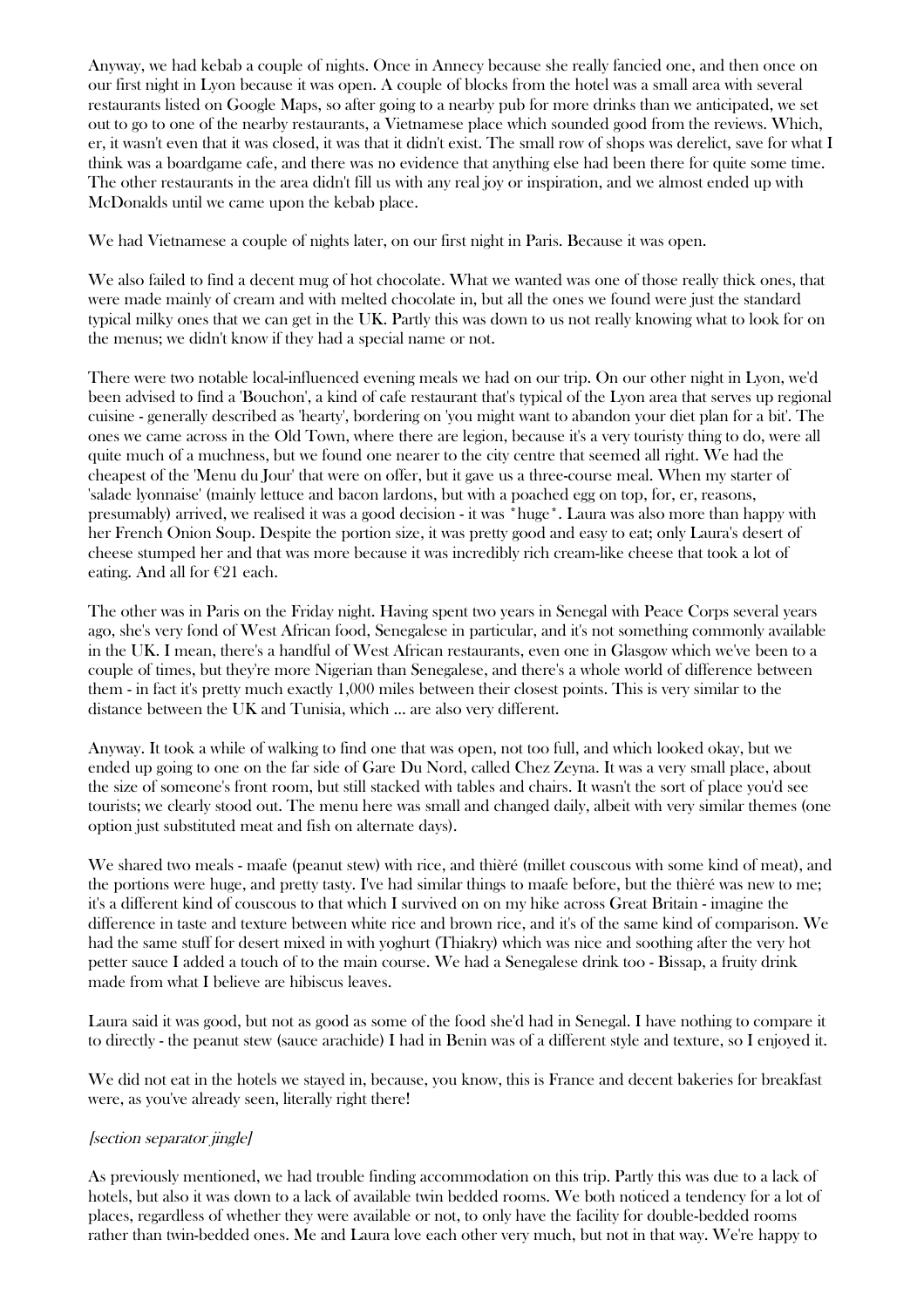share a room but we're more than glad of the privacy and comfort provided by our own separate beds. Besides, apparently I fart too much. I don't think I farted that much on this trip, for the record, but only she can answer that.

Laura sourced the first two hotels. In Annecy we stayed in a Campanile, a French hotel chain I'd heard of and even stayed in in the past, somewhere, don't know where, possibly Paris. Or Amsterdam, of all places. Anyway, this hotel was very close to Annecy railway and bus stations, which was pretty convenient as it meant it was easy to find. Surprisingly not very noisy despite this central location, too. There was a slight snag at the start as, despite affirming the room had twin beds, it did not, but we were quickly given an alternative room just down the corridor, an indication that perhaps the hotel wasn't as full as it seemed.

It was a comfortable room, although it did get slightly too warm one of the nights (we were there for three). It had a separate bathroom with toilet, and a decent enough amount of space to store everything. It also had convenient power sockets by the beds, something the other two hotels, for different reasons, did not.

So, convenient, spacious, and with privacy. Everything the hotel in Lyon was not. Actually, that's a bit harsh. This was the second place Laura had booked, originally because she was expecting to be on her own and she wanted somewhere cheap. My coming with her meant she thought she could rebook somewhere more affluent, except the terms/conditions of the hotel meant she couldn't cancel her original booking. So we were in an Ibis Budget, a little out of town. We actually passed it on the coach on the way in - a place off the main highway near one of the sports stadia, and a block or so from the end of one of the tram lines. Not really walkable from the centre of town; we were kind of tempted but on our arrival there was a relatively heavy rain shower

I've stayed in Ibis Budgets before, and this was typical of its type. It's one level above the old Formule 1 chain which was basically a concrete block filled with primary-coloured solid plastic, and with communal bathrooms/toilets (but the one in Coventry was £30/night so you know, you get what you pay for). This hotel at least had a bathroom inside the room, well, a shower room anyway, and two beds - a double bed and a bunk bed across and above it.

Let's talk about the washing facilities first. The shower room was just that, a shower, which was fine, except for reasons known only to the interior designers, the door had an artistic circular hole in it. Not to worry, the hole only looked out onto the opposing wall, except that in that exact location was a mirror. We ended up covering the mirror with a towel when we showered. Secondly, the wash-basin was located outside the door of the shower room. This meant not only was it ill-advised to use it when someone was having a shower, it also meant that anything we did in the washbasin was visible to the rest of the room. One of my weird social anxieties is I don't like people watching (or hearing, though there's not a lot I can do about that) me brush my teeth, so the combination of the two meant I didn't at all during my time in Lyon. That weird irk is something even Laura didn't know about me, so er, hi, now you know.

The room was quite large, but much of that was spare space by the door on the other side of the toilet. Convenient for getting changed in a secluded place, but meant much of the room's area was kind of wasted. In addition, we only found three power sockets - one by the wash-basin, of all places, one by the bottom of the ladder going up to the bunk, and one not as conveniently-located for the table as you'd might hope. We managed, but it wasn't ideal.

Then there's the question of its location. Not only was it out-of-town, it wasn't really anywhere in particular. A couple of blocks away were a few dodgy restaurants, some closed, and a large pub, but around the hotel itself was nothing but an industrial business park, a mcdonalds, and the commercial port. All jolly pretty and not really much use when you're looking for something to eat upon your arrival. The pub was cool though. Happy Hour was three hours long and sold pints of beer for  $\epsilon$ 5. We took full advantage.

Our final hotel was another Campanile. You already know it wasn't in Paris - the border with Seine-Saint-Denis was maybe 500m West. This was another Campanile, with a very similar room to the one in Annecy though it felt smaller and it didn't have a working aircon unit (as opposed to Annecy which may well have done, we just didn't try to use it). Once again check-in didn't run smoothly - despite arriving over an hour after check-in opened, on our arrival the room we were allocated was still being cleaned, so we waited around a bit but when the head facilities person turned up, she had us transferred to the room opposite to save us waiting any longer. Again suggesting the lack of accommodation option was more a deliberate choice by hotels rather than absolute pundit demand.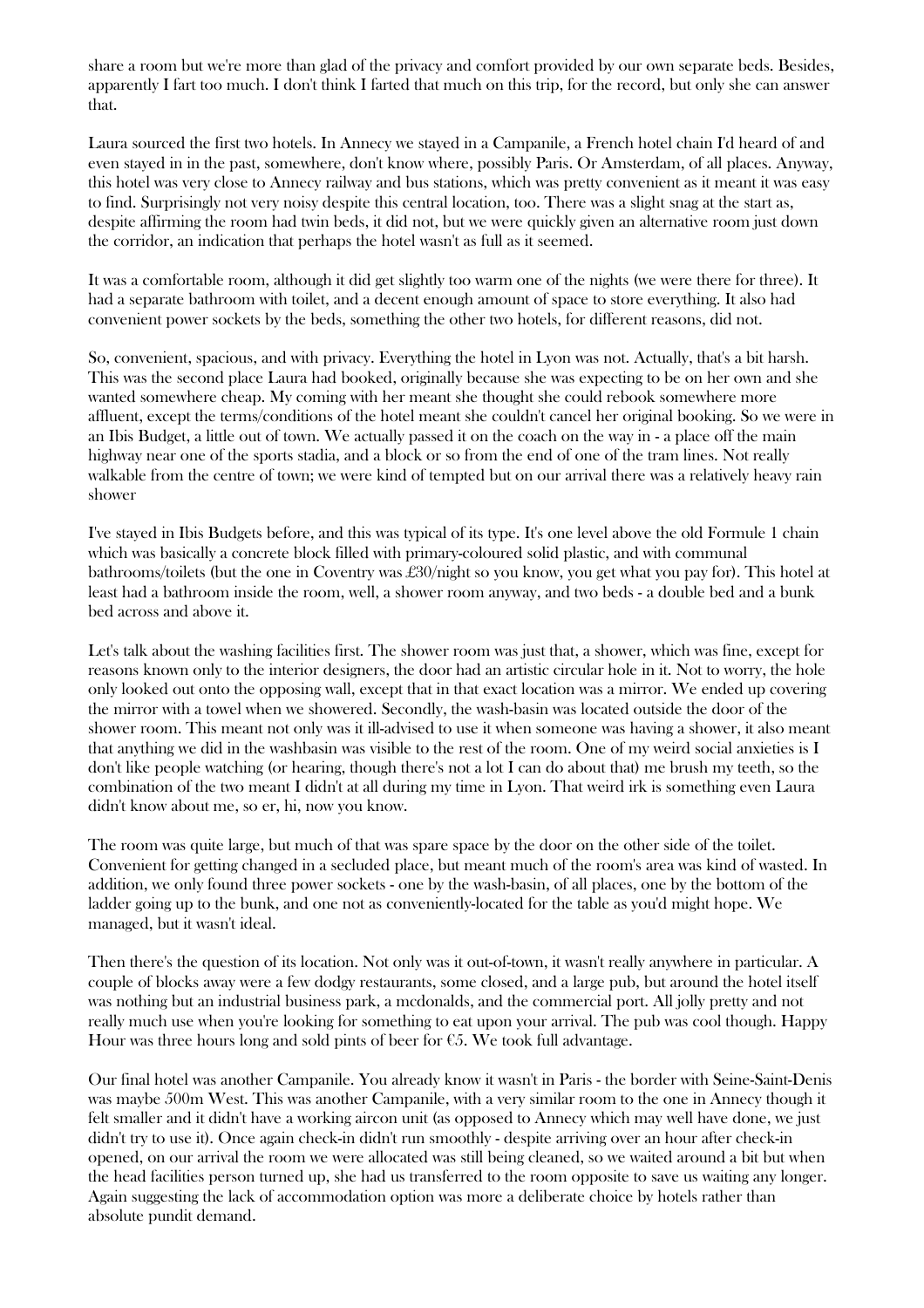That we were so far out didn't feel as much of an issue as I'd feared, given its location within staggering distance of a metro stop, and we were always going to be out wandering the city anyway. Plus the line we were on went through enough convenient metro hubs that we could easily just catch it to somewhere central and walk on (usually Metro Republique).

The smaller space in the room meant it felt a bit more cramped - I ended up storing some of my stuff under the bed. In addition, the location of the power sockets and bedside light switches behind the top of the beds made perfect sense when the cleaning staff insisted on pushing them together during every daily clean, but if we'd wanted to sleep together we'd've got a double bed, and when we pulled them apart they were impossible to access. Bad design.

That I spent my final night in Paris in that same hotel, the Sunday night, once Laura had gone, was because I'd booked my flight for the Monday evening rather than the Sunday, for cost reasons. What I hadn't factored in was that the Monday was a public holiday (Whitsun) so a lot of things were closed. As they were on the Sunday. And travel on the Monday domestically in France was a bit more expensive – trains between Paris and Rouen, for instance, were maybe three times more expensive on the Monday than on the Sunday. So I decided to stay in Paris both days and just, well, rest. And that this was easy to do again suggests the lack of hotel space when we came to book was a supply-side issue not a demand-related issue.

#### [section separator jingle]

Travel itself was an important aspect to the trip, as you'd expect from going to three cities in a foreign country. For me it started with the flight to Switzerland, well I mean it actually started with the bus from Glasgow to Edinburgh Airport but that's not a terribly interesting journey. Although I'd flown during the pandemic, including pretty much exactly a year earlier, those flights had been domestic and hadn't required any preparation or research.

The other aspect to my journey was it was the first time I was going into and out of a European-area destination without being a citizen of a European Union state, so it was all about the 'other channels'. In addition, and tangentially related to this, there were also contemporary reports of long delays at airports and regular flight cancellations. As a result, even though I'd checked in online and was only carrying hand-luggage, I made sure to arrive at the airports early – an hour and a half at Edinburgh and a full two hours at Paris Orly.

As it turned out, this was overkill. My flight to Geneva was late leaving, due to air traffic control having fewer staff than normal, but it didn't cause any issues getting through security or anything like that. That side of things was pretty quick; same with arriving in Geneva, where I was processed and stamped in in a few minutes – the walk from the gate to passport control took longer than going through it. As an aside, being stamped into the EU means I might actually get to fill my passport before it expires in August 2024. In addition, my flight was on EasyJet who over that weekend were notably having hundreds of cancelled flights, but evidently not mine. Laura's flight was an hour late arriving but that just means I had time to lurk in Geneva airport and read a book.

As for leaving Orly, again there were no issues at all, no real queueing, no awkward admin issues, everything felt quick and efficient, plus my plane was entirely on time. Maybe I was just lucky, especially given all those tales that have been in the news of late. My flight back was on an airline I'd never flown before – Transavia – who seem to be mainly a domestic French airline, and that showed with the aircrew onboard where I seemed to gather their French announcements better than their English ones. The only issue I had was remarkably back in Glasgow when the automatic gate you can use to scan your passport and have the screen auto-identify your face … didn't, so I had to slide to a human immigration official. This is not the first time this has happened trying to get into the UK – I know my passport photo is from 2013 but really, dude.

Overland transportation was mainly by coach, with a couple of trains. Our first trip was the first of those trains, from Geneva airport to Annecy, as it was the most regular and convenient routing between the two cities. It's not a long journey, a couple of hours including changing trains in Geneva city centre itself, though if you look on a map, it's a bit of a weird routing. Our only problem was buying the tickets from the ticket machine; it didn't accept bank cards so we had to pay in cash; we only had (a small number of) Euros and it wouldn't accept Euro coins, only Swiss Franc ones, so we had to overpay and got change in Swiss Francs which, not the most useful of currencies to get coins in when you're only going to be in the country for effectively a few minutes. Vaguely annoying.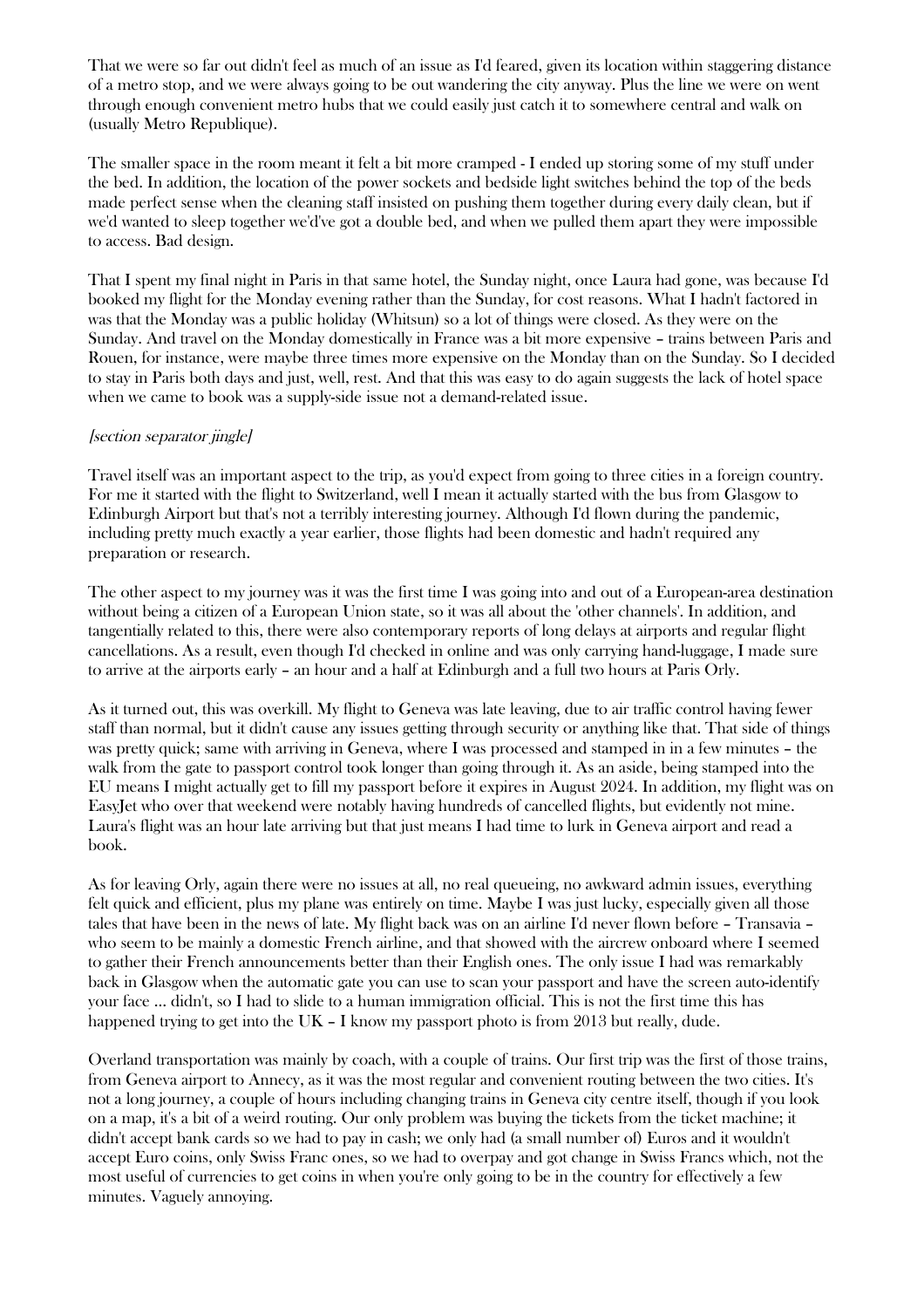The route itself though was pretty, as once it left the Geneva suburbs it went through the green fields and small villages, and with the Alps as a constant background entity, that make this region seem very 'Sound of Music'-y. Obviously we were on the wrong side of the train for the best views (and we even swapped seats halfway, which made exactly no difference), but it was a lovely ride in.

The two long journeys we made in the week though were both by coach, Flixbus to be precise. These were because, uhm, they were cheap. The journey from Annecy to Lyon took about the same time as the equivalent train, albeit about a quarter of the time we spent on the coach was in the Lyon suburbs stuck in traffic. The one from Lyon to Paris took about five hours (the train would take two), but then the coach was £14 and the train was about £50, so, you know, you get what you pay for.

Both coaches were fairly full – the one from Lyon to Paris was completely so and it turns out this was but one leg of a much longer journey; it had started beyond Barcelona. I'm not sure what kind of budget backpacker would choose to take a Flixbus from Barcelona to Paris via Lyon, well actually I do know cos it's certainly something I'd be tempted with, but experience has shown long overnight journeys like that don't do well on my body or mental health.

We actually almost didn't make that coach; we left our hotel a little later than we should have done, and the tram we caught to the city centre broke down on the way, fortunately close enough for us to walk to the bus station from. And then in the bus station, there was no indication which bay our coach was departing from, so we lurked around by the wrong one for a few minutes. Coach stations in France seem to be quite unhelpful on that score, as Laura had a similar problem on her coach from Paris back to London on the last Sunday. She'd already had notification a few days earlier that it had been retimed and was now running two hours later than scheduled, and then when we got to Bercy Bus Station (not the prettiest place in the world, even by bus station standards, probably on a par with the old one at Digbeth, Birmingham) her coach wasn't listed at all on the departure screens, so she ended up having to ask for confirmation at the helpdesk, the only helpdesk I've ever seen with a security guard at the door checking people who wanted to go in to ask for info. Her adventures didn't end there – for some reason her coach took a ferry but arrived in Calais just after one had stopped boarding so she had to wait there for the next two hours. She was worried she'd miss the last tube home from London Victoria but they arrived just after 10pm.

As mentioned, the hotel we stayed in in Paris wasn't actually in Paris, but just outside the border. It was, however, within staggering distance of a metro stop, so we used the Paris metro system quite a lot. There's not much to say about it really that hasn't already been said – my personal irk about it is because most of the stops are named after the roads they're on, which are mostly named after famous people or other famous places, the metro system gives no real way of determining where in Paris you are. I had no idea who Jacques Bonsergent was until I was writing this podcast (an engineer who was the first execution of a French citizen by the Nazis, seemingly inconsequentially), but we used his station because it turns out it was in a convenient place. Who knew?

The other observation I had is, we got a couple of late evening metros and even out to the suburbs they were busy – I don't think we ever managed to get a seat on Line 5, no matter how late in the day it was. Obviously there are knock-on effects there with regard to Covid precautions but I've already talked about that.

Paris also has a tram network. I didn't actually realise this until this visit, regardless of the number of times I'd been there before, although I guess that's partly because all the Parisian trams are in the suburbs, on the very edge of the city boundary in fact. But I travelled on one to the airport. Normally I'd get one of the Orly coaches from a convenient south-of-the-river Metro stop (probably Denfert-Rochereau, named after an army general in the days of the Franco-Prussian War), which cost, I don't know, an additional  $\epsilon$ 9 or something, but it turns out you can get to Orly Airport on standard local tickets (my research has revealed the transfer I did from Metro to Tram at Villejuif–Louis Aragon was technically illegal as you're not supposed to transfer on the same ticket like that, but no-one checked, so I did the journey for  $\epsilon$ 1.60 as opposed to double that). Obviously taking this route is longer than getting the bus, but as you can see, even doing it legally, it's still substantially cheaper. And you get the glorious views of, er, a large new commercial business park at Rungis. And the largest wholesale food market in Europe. Exciting places.

The other trip me and Laura did together was a day trip on a regional train up to the small town of Vernon, in Normandy, on the last Saturday. I worked out how to get there but didn't buy any tickets in advance, because, well, me, which caused issues when we rocked up at Saint-Lazare railway station and found we couldn't buy the tickets for the train we wanted because it had sold out. This irked me, and confused me, because it's not like you could book seats on it anyway. Laura was gentle with me but I still felt like a bit of a failure. We could get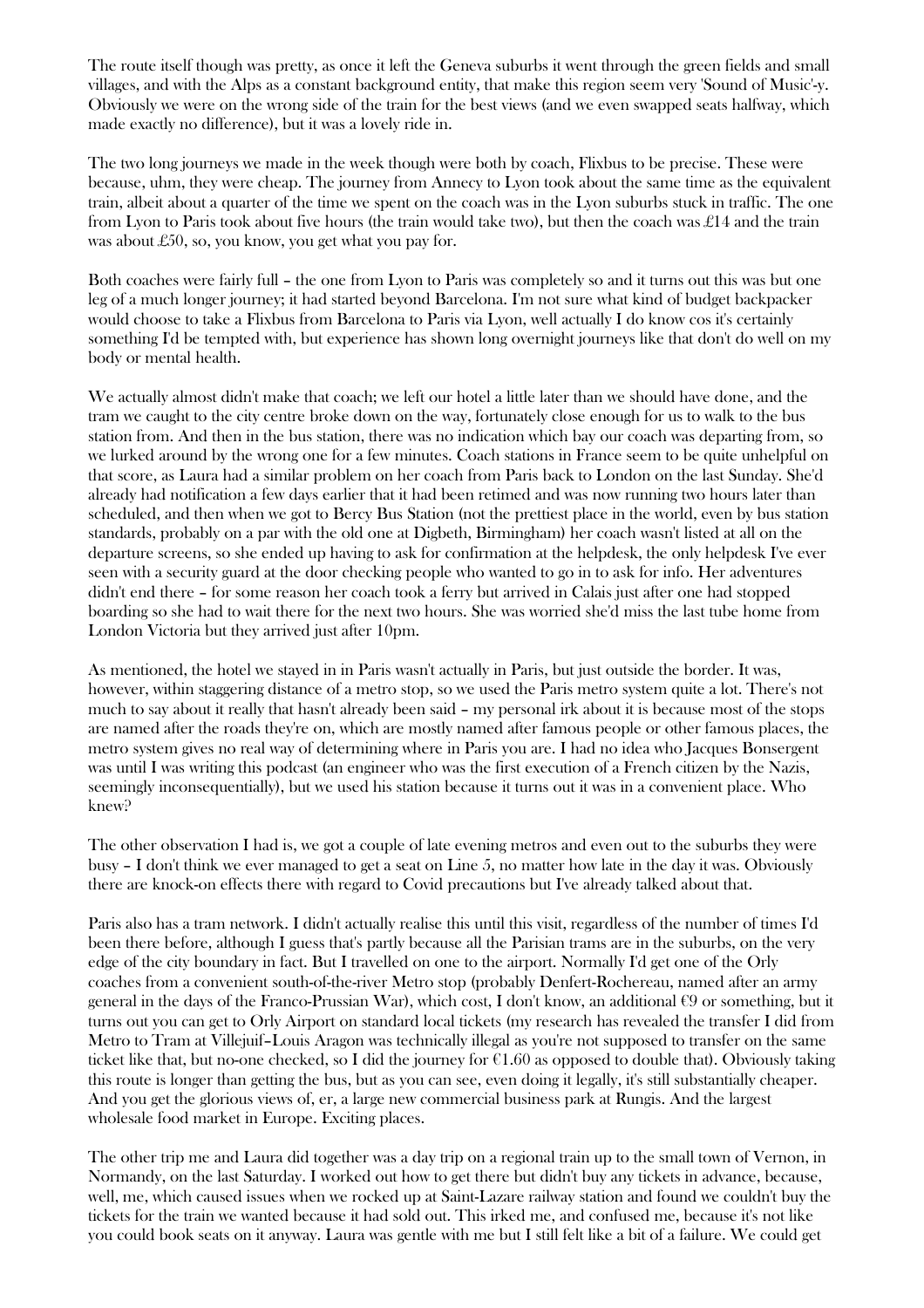on the following train, about 45 mins later, which, it turns out, was absolutely rammed with people. Getting back was fun, but in a different way: despite being glorious sunshine for the whole day, we popped into a supermarket to get water on the way back, and came out to moody grey skies. The train was far less crowded, and we could actually look out the window at the passing scenery, and the many bridges over the Seine as we followed the river back to Paris, but in the suburbs we were treated to a huge storm, with heavy rain and big lightning flashes. The storm was so bad the train stopped for ten minutes or so because the electrics on the line had failed due to so much water falling.

You've probably never heard of Vernon. I'd never heard of Vernon until I did pre-trip research. But let's talk about why we were there, and what else we did on the trip.

#### [section separator jingle]

I'm fully aware I've got this far through the pod and not really said much about what we actually did. So let's change that, and start almost at the end, on our last full day together when we went to Vernon.

In truth, Vernon was not our destination - while it itself is quite a pretty town with old buildings, cobbled streets, a big church, and a ruined castle, for our purposes it served as mainly a transport stop for an onward 5km journey to the even smaller village of Giverny. This is famous for being a spot where creatives tended to congregate towards the end of the 19th Century in order to find peace, beauty, and inspiration. One of the first, and pretty much the most famous, was a chap called Claude Monet. You know, the impressionist painter. Did that painting of a bridge over a pond with water-lilies.

His house in Giverny is now a museum, covering both the building itself and the surrounding gardens. Given it was a Saturday and (during the hours we visited anyway) blue skies and blazing sunshine, the place was absolutely crowded with other tourists, but that didn't detract as much from the experience as you might imagine.

I'm going to divide the experience into three parts; the house, the gardens, and the pond. The house is weird. It's a two-story building with several small rooms, each of which is decorated roughly how it would have been during Monet's residence. You get to see, for instance, his bed, his kitchen (mostly blue), his dining room (mostly yellow), his inspirations (the walls are covered in Japanese art from one and two centuries prior to him), and many everyday household items of the kind he would have used, as well as, obviously, lots of his paintings, or at least those in his style. What you don't get is much in the way of explanation as to what you're actually looking at, so, and given the sheer numbers of other people in the place at the time, it felt a bit like looking around someone else's house at relative speed without knowing or understanding really what you're looking at. Pretty, certainly, just a trifle odd and without context.

The gardens outwith the house are bright, colourful, and essentially divided into gridlines. I know very little about flowers, but what I can tell you is that there;'s a series of straight paths going through them, and you definitely feel like you're invading nature's space, rather than being central and nature serving you. They're quite extensive, although most of it you're not allowed to enter, just view from the edge. It's all very green and quite high, and of course lots of pollinating insects. Little tip, don't go there wearing a yellow t-shirt under red dungarees; my otherwise traffic-light vibe mace me very much resemble a flower myself.

Off the garden was a path that went under the main road and into a different section of the grounds. This was more serene and felt wilder, with flowing paths through wide and drooping trees that ran around a couple of large ponds (or small lakes, I'm not sure where the boundary line is). It is of course these lakes that formed the backdrop for his famous water-lilies paintings (he evidently liked water-lilies as he painted them over 250 times). My personal observation about this is I can only presume there's a water-lily season as although it's clear exactly where and what we drew and painted, there was a definite and distinct lack of water-lilies in the ponds on our visit. Maybe they're scared of tourists.

The rest of Giverny isn't very big but it is very pretty, with cottages standing behind trees on what would normally be quiet and unassuming roads. It's linked to Vernon by a country lane or, if you fancy it (and we did, a combination of the weather being good and the shuttlebus back to Vernon only running every two hours) a dead railway line that has been turned into a footpath and cyclepath. It felt very much like we were in the countryside, like England but hotter and with sharper cliffs rather than rolling hills.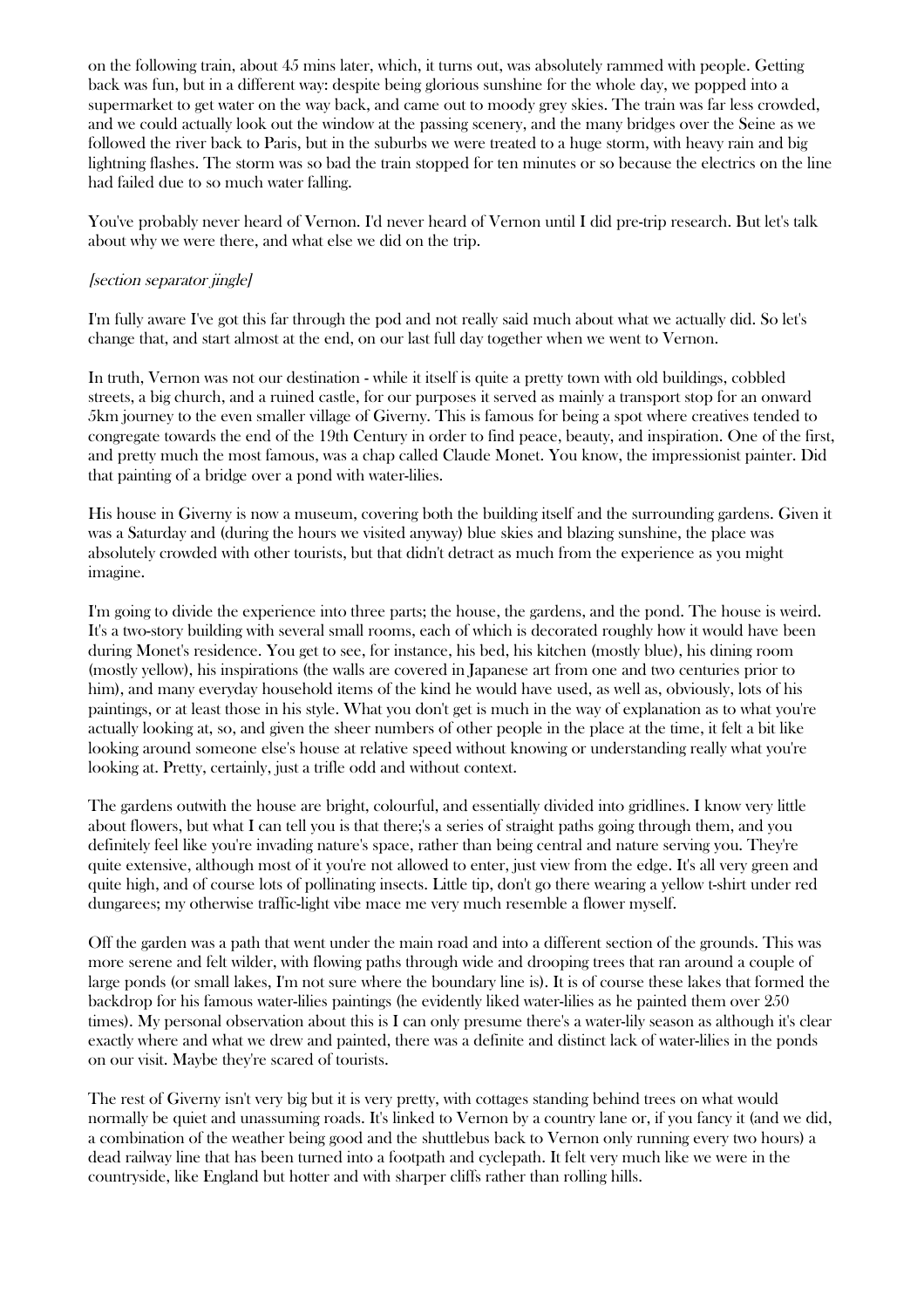Hills, well mountains, were the background to our time in Annecy, although we never went up any. Rather, it was just nice to appreciate them at a distance from ground level. Or, from 448m, I believe one of the cafes in the town centre identified itself at.

Although not a very big place, Annecy is very pretty and walking its streets is very rewarding, as long as you do it slowly and take in every building, every vista. It's dominated by an old town, a series of streets with cobbled pavements, cafes at every corner, and a series of canals and waterways that feed into the nearby Lake Annecy (for UK listeners, it's twice as big as Windermere, and just marginally larger than Loch Morar and Loch Tay. Or half as big as Loch Ness, albeit a very different shape).

There's plenty you can do in Annecy but we did very little of it. We did not hire a pedalo for an hour on the water, we did not hire a bicycle to go riding around the lake (though Laura would have done had we stayed an extra day), and nor did we climb any mountains. On one of the days we were there, we noted there was an ultra-marathon competition going on, the longest of which was 88km and saw a total ascent of 5,000m. The winner of the male race finished in 8hr 44m 46s, the winning female in 11hr 21m 54s. The winning mens' time works out at 29m 48s per Parkrun, a speed I can just about do on one running of my local Parkrun which, even if I did it 17 times, still wouldn't give me an elevation of 5,000m (that would require a gain of 95m per lap, which, I know it's hilly, but it's clearly not that hilly).

What we did do is walk around the town, walk around the lake, and, on the first Sunday we were there, get sunburn because it was bright and sunny. And the redness stayed with us for the whole of the trip. That's what you get for wearing a crop-top, I guess.

I guess the main thing about our visit was just ... well, being there. It's the sort of place you see on Instagram, and with good reason. The buildings are old and, while not 'impressive', have a lot of character and work very well on photographs. The streets are very French, very charming, and there's a lot going on - on the Tuesday morning there was a large market occupying what felt like half the old town centre. The lakefront is bordered by a footway and a large parkland area with trees and sculptures, including an odd and over-elaborate small sundial. And of course the views out over the lake and to the mountains beyond are just stunning in themselves.

Lyon didn't have the mountainous setting, and of course it's a much bigger city (the jury's still out on whether it's the second or the third biggest city in France), but it was still prettier than you might imagine. It's not a city I knew at all, having only ever been there once, to change trains (ironically to reach Geneva), and I'd never set foot outside Part-Dieu railway station. Laura had been told it was a really exciting and pretty place (?!) (as this is a podcast you can't see the interrobang I've written in the transcript notes, but be definitely aware it's there), but initial impressions weren't favourable. Our coach arrived at Perrache station which is a huge complex that's almost impossible to get around without going through, and not the prettiest place this side of the Rhone River, and the journey to the hotel equally didn't fill us with excitement.

But, but, then, then came the next morning, and even the tram ride northwest of Perrache looked hopeful. Some cities have better riverfronts than others (I disagree with Laura on the vibe of Glasgow's, though I concede there are prettier ones), but Lyon has two - either side of the effective city centre are the Rhone and Saone rivers, creating a kind of small peninsula lined with vibrant old buildings that make you want to stand on the bridges and just ... watch a while. Whisper it quietly, but I preferred the view from the Saone to that on the Seine in Paris but ... we'll come to that later. To the west of the Saone though is Lyon's Old Town, which had been widely lauded by Laura's friends.

Not going to lie, I expected it to be two short streets surrounded by modern construction. I expected Lyon to be a bit like Birmingham but with less spicy food. Listener, it most certainly was not like Birmingham. I'm not going to compare it to Annecy as the two are very different, in terms of layout and setting, but Lyon's Old Town is probably of a similar size. It's filled with cobbled narrow streets, lined with old buildings (and rather more horologies, or clock-makers, than you might expect, though to be honest even one would be more than I'd expect) and the occasional large church. Because France. Although the Cathedral St Jean Baptiste is definitely worth popping in to - it has some lovely stained glass window panelling, for instance, as well as a small museum dedicated to, well it's \*called\* the Treasury Museum but contains things like vestments and excessively-ornate incense burners and crosses from the middle ages.

Also in the Old Town is the Museum of Lyon's History, a very ... it's housed in an old building with ornate furnishing and ceiling design and the actual structure of the museum is perfectly ordinary, It's just, well ... peculiar. The very start of the museum has some interactive displays on things Lyon is famous for, before it has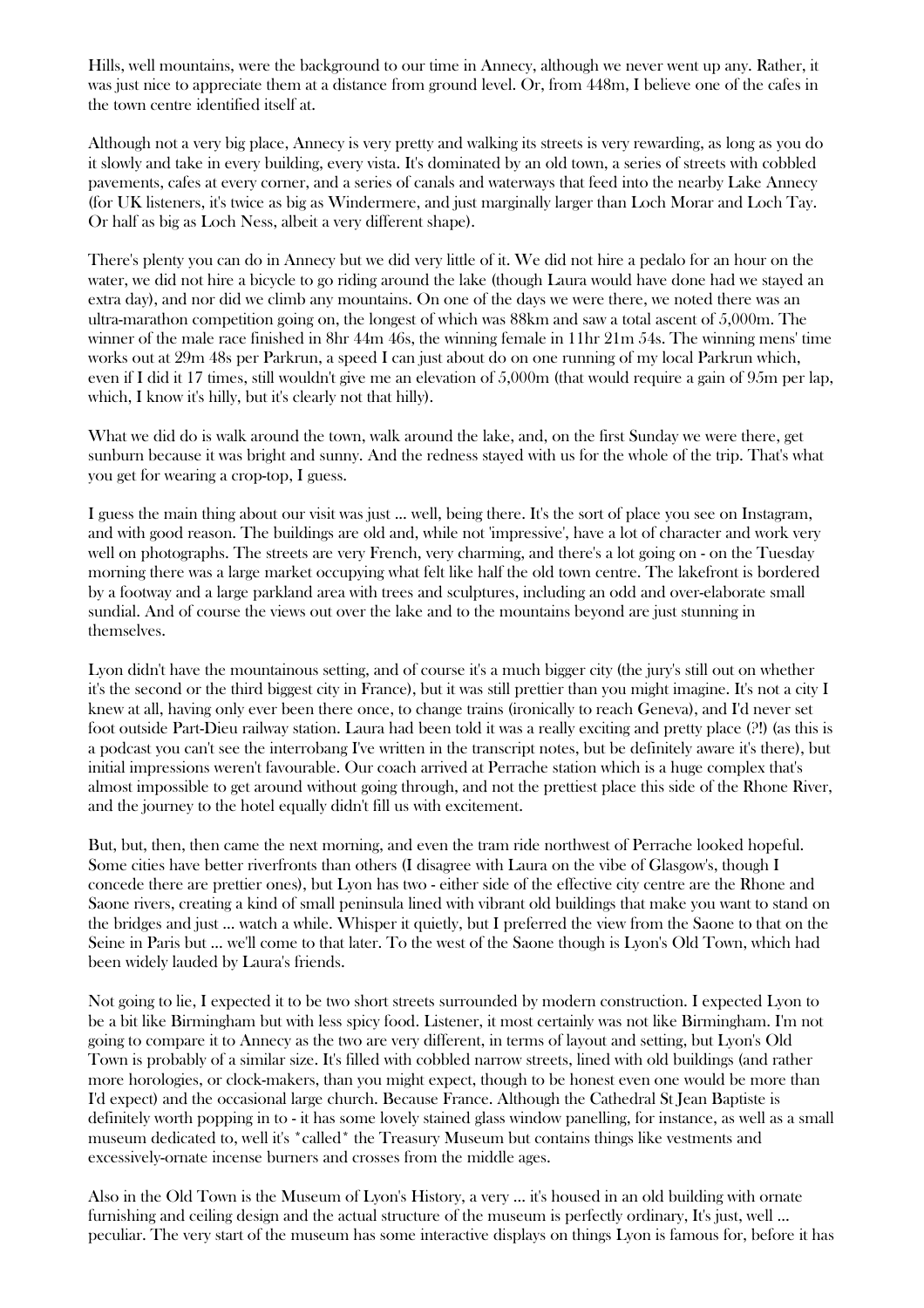a level all about a very brief overview of Lyon's history. The signage then suggests that's the end of the museum and what's left is a bit about the waterways around Lyon, mostly designed for children, and a signpost to a cafe and a ... 'lookout spot'. We found neither of these. Rather, what we did find were a further 20-something rooms going into great detail about different aspects of Lyon, including its history of socialist activism, the city's expansion and development in the face of flooding, industrial development, and, for some reason, Napoleon Bonaparte's bed. I'm sure the museum had a structure and theme, but we were at a loss to quite understand it, Very informative, but also very confusing.

It must be said though, calling the area the Old Town is a bit of a misnomer. I mean, sure it's old, but ... just to the west is a hill called Fourvière. It's quite a steep hill, and we walked through the quite nice rosary garden to get there, waving at statues of yer man Jesus as we passed. At the top, and just behind the imposing Basilisk of Notre Dame, is what remains of Roman Lugdunum, pretty much the original city here and from which the rest of Lyon grew. Founded in 43BC but based around a previously existing Gaulish settlement, in European terms, you don't get much older than this.

There's a museum here that goes into part of the history of the city, but mainly it's an excuse to wheel out sarcophagi of dead Romans (and their servants), statues (and plinths on which statues once stood), and huge mosaics that, because they've been buried underground for the best part of 1500 years, are rather well preserved. Outside the museum are two Roman amphitheatres, both nicely preserved, and some extensive ruins that at the time would have made up the surrounding streets. One of the amphitheatres is still in use today - on our visit there was a modern stage with lighting rigs and amplifiers set up and techies were doing one heck of a sound check, whilst other techies mingled with tourists sitting on the same stone laid out two millennia earlier for Roman audiences to watch their equivalents perform live, Though perhaps not quite as loudly.

From both here and the top of the Fourvière hill you get a good view over the city skyline of Lyon, which is remarkably low-rise apart from five or six skyscrapers that look very much out of place. You're also supposed to be able to see Mont Blanc and the Alps in the distance, but even though by the time we got up there the rain had stopped and it was becoming quite a nice day, the air was still heavy with mist and haze, so anything beyond the city limits was just a vague sweep of shades of white. It could have been worse; my experiences of hill climbs rarely end in views at all.

The city centre itself has a long, wide, shopping street called Rue de la Republique, which Google Maps informed us at the time is a UNESCO-protected shopping street, though I honestly couldn't tell you why. It was, though, definitely more aesthetic than Birmingham's New Street and Corporation Street, and even had a pleasant square in the middle with a large shallow pool, complete without a dodgy sculpture in the middle of it. [pause] One day I ought to blog and pod about Birmingham and the Black Country. It might be quite fun.

But that was Lyon - more pleasant than Laura was expecting.

Obviously there's not a lot I can say about the last place we stayed in. Everyone knows about Paris, right? Well, I mean, obviously, just like London, there's a whole expanse of even the city itself that tourists rarely venture, never mind the near-suburbs, but Paris is one of Laura's favourite cities in the world, and what she most likes to do there is to wander around the streets and take photographs of the architecture. And Paris certainly has a lot of wonderful and aesthetic architecture; along some streets even the most mundane of buildings carries off a certain character and vibe. Her second-favourite structure to look at though is the Eiffel Tower; when we'd last visited, back in May 2018, we sat down on the nearby Champ de Mars and just looked at it for about an hour and a half. The floor was too wet to do that this time so we made do by wandering the streets nearby, and taking pictures from the bridges over the Seine.

And this got me pondering. Cities with rivers. Taking a purely independent approach to this, objectively, the Seine isn't very big, and there's a huge number of bridges over it. This makes the river quite accessible, especially as there are riverside paths you can walk along at your leisure, and it means it's quite easy to get a riverside view, but the river itself ... whisper it quietly but it's not that interesting, not as compared with, say, the Thames or the Douro. And while there's not a lot of difference between it and the Rhone, Lyon is blessed with the similar-sized Saone, so even there you get two rivers for the price of one. The Saone has the prettier view of the two too, I'd suggest. That said, it's got more vibe than, say, the Trent through Nottingham, and the oftderided Birmingham might well be the biggest city I've been to not to stand on either a river or a lake/sea. I am aware of the existence of the River Rea, but any river I can more-or-less jump over, when I can see it at all and it's not been built over, doesn't count.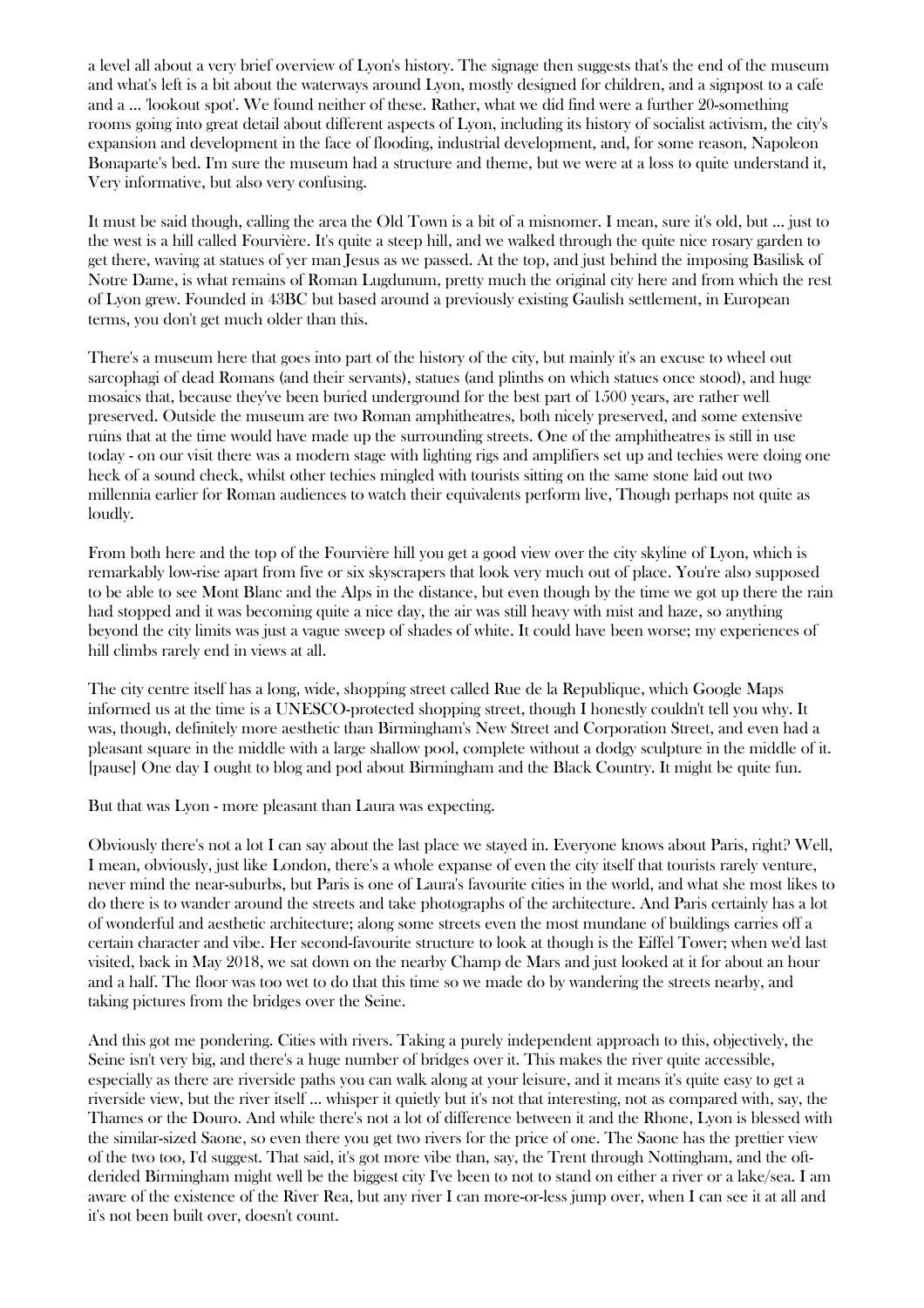Anyway. Paris. One thing the city has that I didn't realise until we walked past it is a kind of equivalent to New York's High Line (and indeed was created much earlier than it). It's a dead railway line (closed in 1969) that ran from Bastille in the east-of-centre of the city, to the town of La Varenne-Saint-Maur in the eastern suburbs. Just under 5km of the track has been turned into a cyclepath-and-footpath. At one end, just north of Daumesnil, it runs through a woodland grove area that feels completely at odds with the surroundings, before entering a wide tunnel under Rue de Reuiilly which is lined with artwork and some sculptures. Much of the rest of the route towards Bastille then rises onto a viaduct running alongside Avenue Daumesnil, with views across the roads to the architecture and the occasional piece of artwork and small garden area - it's even called the Promenade Plantée (tree-lined walkway) and the Viaduc des Arts. Very pretty, and much easier than walking at ground level.

At the other end of the scale, at Laura's suggestion, we took a short gander at the Palais Garnier, a 19th Century Italian-style opera house. They do still perform opera here, although it's more likely if you're going to watch opera you'll do it at the Opera Bastille, built on the site of the railway station the Promenade Plantée would have ended up at when it was a railway line. The Palais Garnier however, well, it's definitely a building, for sure. There's not much of it you can actually explore - the main entranceway and staircase, and the long corridor on the upper level - but you can also stand on the balconies and look out across the city (and pretend to be, I don't know, a monarch or something waving to the tourists below). You can also pop into one of the seated boxes in the auditorium and see the main seating, the stage, and the curtains.

If all that doesn't sound terribly interesting, be aware that podcasting is an audio medium and the Palais Garnier ... isn't. I mean obviously opera itself is, but we were there to look at the building rather than people performing in it. It is, quite possibly, the most opulent building I've been inside. And I've been to a good many Catholic Cathedrals where it's clear what they spent their tithes and tax-breaks on. Everything is gold. There are thick shiny columns, built on ornate plinths, rising to ceilings way taller than my flat in Glasgow. From the ceilings come huge chandeliers which, even though lit with small bulbs rather than candles, still provide appropriate gravitas. The walls are covered with decorative motifs, panelling, artwork, all in yellows and oranges. The doorways and the landing overlooking the stairwell are wide, tall, archways that let huge amounts of light and air through, and the ceilings, oh my god, the ceilings wouldn't look out of place in the Vatican, with delicately-painted scenes bordered by gold frills and floral decor.

The other major place I went to was on my last day. As I say, my original plan had been to leave Paris on the Sunday and go somewhere else, Rouen maybe, or Rheims, or Versailles even, but that proved too awkward logistically, so instead I just rested in Paris. On the Monday, my flight was about quarter to six in the evening, which meant I had a casual and easy day to wander down to Orly. I was tempted to walk the whole journey; I always find there's something excitingly illicit to walk to or from an airport; but as it happens I got distracted on my way there and ended up getting the equally illicit (albeit for different reasons) metro/tram combo.

What I got distracted by was a graveyard. The Pere Lachaise cemetery was conveniently close to the hotel, on the way south, and I thought I'd pop in for a few minutes and have a look around. I ended up in there for about two and a half hours, partly going 'where the feck is this grave, why can't I find it', and partly also going 'just one more, just one, it's on the way anyway, oh shiny'.

In case you don't know, it's the largest cemetery in France (44 hectares, where a hectare is about the area of a rugby pitch. Or Trafalgar Square), and contains upwards of a million dead people. That's not to say a million gravestones or monuments, since many graves themselves have more than one person in, and there are quite a lot of mausoleums and family plots. This actually makes the site much prettier than you might imagine, since the pathways through are generally wide cobbled streets (and even given road names), often lined with the larger memorials, some of which resemble The Doctor's TARDIS. There's also lots of overhanging trees, and everything comes together to give a calming, restful, low-key vibe. Well, until you reach one of the more popular graves, like Oscar Wilde, Jim Morrison, or, on my visit at least, the most popular was Edith Piaf.

Obviously many of the more notable people had distinct memorials, but the majority of the graves were fairly unique, or at least distinctive, with different designs, little touches like pieces of artwork on top, or carved busts of the people buried, or some kind of representation of what that person did. One early motor racing driver had a bust of him holding a steering wheel, for instance. In addition, the gravestones were often flat rather than upright, and squashed very close together. It's a far cry from typical graveyards in the UK where all the graves are marked with more-or-less uniform stones pointed upright from the grass in well-defined rows. Our graveyards are pretty boring.